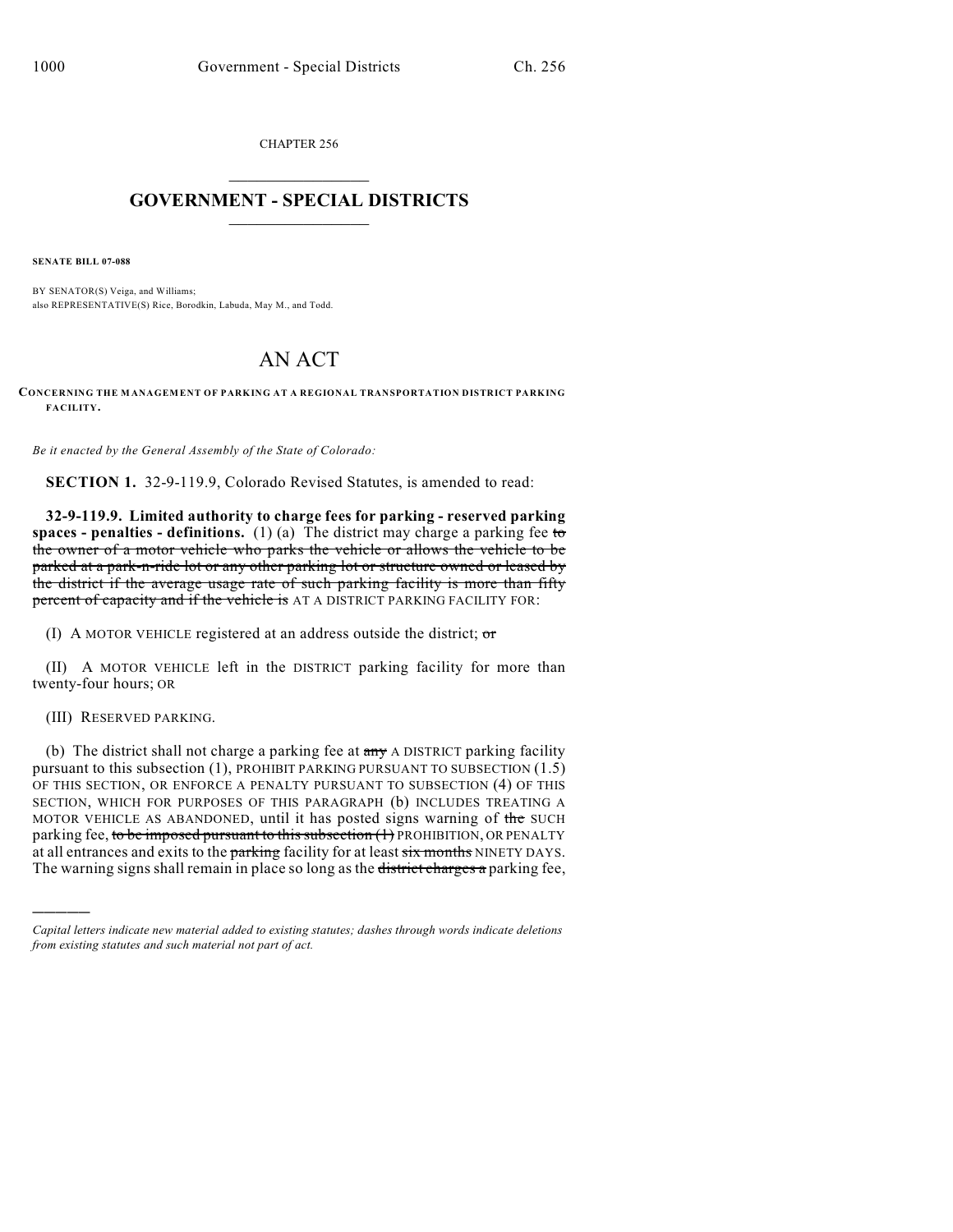PROHIBITION, OR PENALTY IS IN EFFECT at the parking facility.

(c) The district shall be prohibited from requiring an individual to give any type of personal information, including, but not limited to, any motor vehicle registration or driver's license information in furtherance of the administration and enforcement of the parking fee imposed pursuant to this subsection  $(1)$ ; but an individual may elect to provide such information to the district to prove that he or she is a resident of the district EXCEPT THAT THE DISTRICT MAY REQUIRE AN INDIVIDUAL TO PROVIDE SUCH PERSONAL INFORMATION IN ORDER TO USE RESERVED PARKING OR AUTOMATIC PAYMENT SERVICES OFFERED BY THE DISTRICT.

(d) Except as otherwise provided by this subsection  $(1)$  SECTION, the district shall not charge a person any type of fee, regardless of what it may be called, to park at a park-n-ride lot or any other parking lot or structure owned, leased, or used by the district PARKING FACILITY.

(e) ALL PARKING FEES ESTABLISHED IN THIS SUBSECTION (1) SHALL BE PAYABLE IN ADVANCE. PAYMENT DEVICES SHALL BE AVAILABLE AT ALL PARKING FACILITIES AT WHICH PARKING FEES ARE CHARGED PURSUANT TO THIS SUBSECTION (1). THE DISTRICT MAY ESTABLISH CUSTOMER ACCOUNTS TO PERMIT PERSONS WHO USE A DISTRICT PARKING FACILITY TO PREPAY PARKING FEES.

(1.5) THE DISTRICT MAY ESTABLISH RULES PROHIBITING A PERSON WHO IS NOT USING THE MASS TRANSPORTATION SYSTEM FROM PARKING AT A DISTRICT PARKING FACILITY.

(2) No park-n-ride lot or other parking lot or structure owned, leased, or used by the district shall provide any reserved parking spaces other than for handicapped-designated or authorized emergency vehicles, as such term is defined in section  $42-1-102$  (6), C.R.S. This subsection (2) shall not apply to parking facilities that are maintained by the district for the use of its employees or members of the board NO MORE THAN FIFTEEN PERCENT OF A DISTRICT PARKING FACILITY SHALL BE SET ASIDE FOR RESERVED PARKING. THE DISTRICT MAY PROVIDE FOR RESERVED PARKING SPACES AT A FACILITY FOR THE USE OF ITS EMPLOYEES.

(3) This section shall not apply to a DISTRICT parking facility for which a lease was entered into by the district prior to January 1, 2006, or a parking facility where the district charged for parking prior to January 1, 2006, OR A DISTRICT PARKING FACILITY AT OR RELATED TO DENVER UNION STATION.

(4) (a) IF A MOTOR VEHICLE IS PARKED AT A DISTRICT PARKING FACILITY AND THE PERSON WHO PARKS THE MOTOR VEHICLE EITHER FAILS TO PAY A PARKING FEE THAT IS REQUIRED BY THE DISTRICT PURSUANT TO THE AUTHORITY SET FORTH IN SUBSECTION (1) OF THIS SECTION OR VIOLATES A RULE ESTABLISHED BY THE DISTRICT PURSUANT SUBSECTION (1.5) OF THIS SECTION, THE DISTRICT MAY IMPOSE A PENALTY ON THE OWNER OF THE VEHICLE FOR EACH DAY THAT THE VEHICLE IS PARKED AT THE FACILITY. THE PENALTY SHALL BE TWENTY DOLLARS FOR THE FIRST OFFENSE, FIFTY DOLLARS FOR THE SECOND OFFENSE, AND ONE HUNDRED DOLLARS FOR ALL SUBSEQUENT OFFENSES. THE DISTRICT SHALL GIVE WRITTEN NOTICE TO THE OWNER OF THE PENALTY AND SHALL NOTIFY THE OWNER THAT HE OR SHE MAY, WITHIN FOURTEEN DAYS OFTHE NOTICE FROM THE DISTRICT, REQUEST A HEARING TO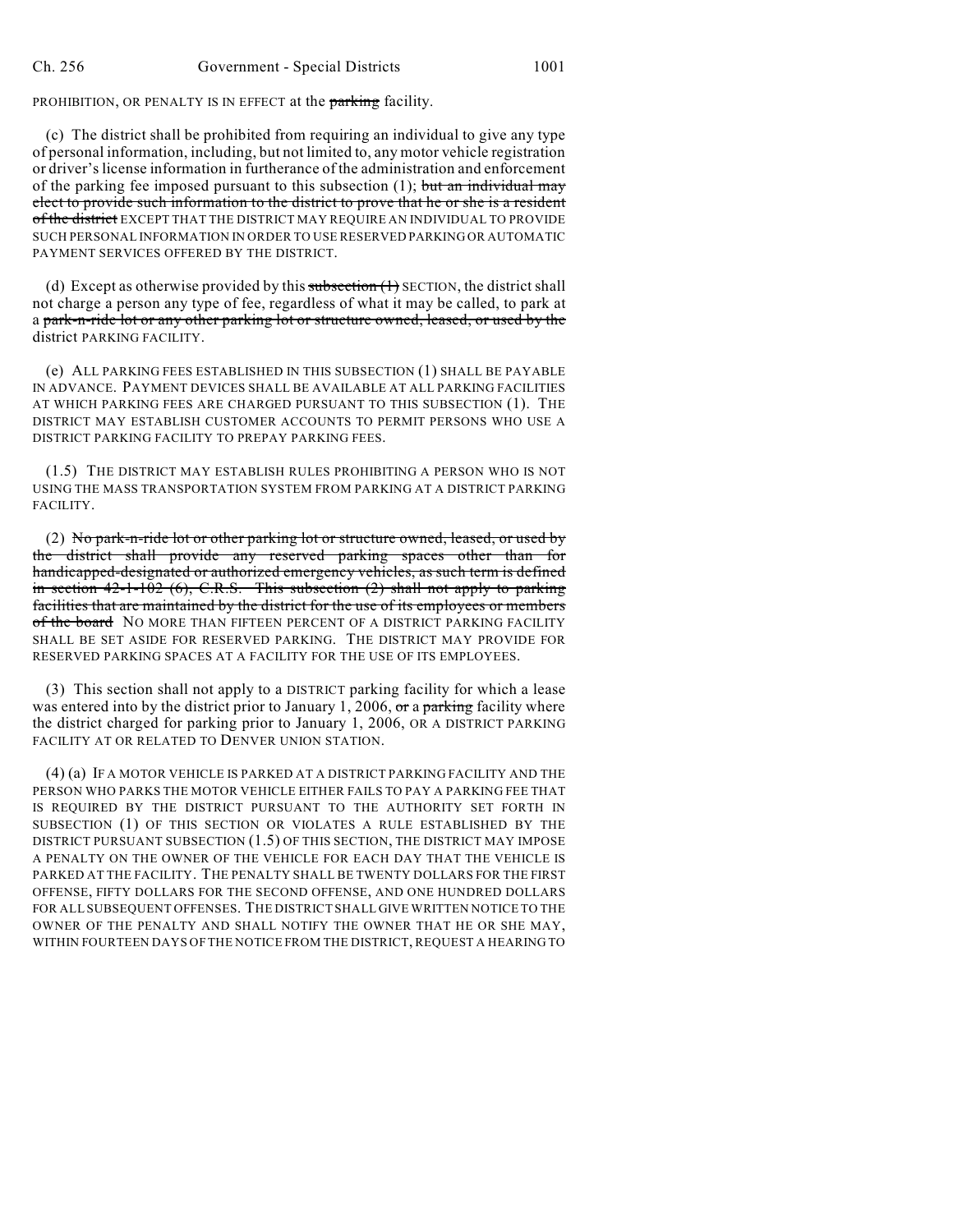DISPUTE THE PENALTY. THE HEARING SHALL BE HELD WITHIN THIRTY DAYS AFTER RECEIPT OF THE REQUEST FROM THE OWNER AND MAY BE CONDUCTED IN PERSON OR BY TELEPHONE. NO PERSON ENGAGED IN CONDUCTING THE HEARING OR PARTICIPATING IN A DECISION SHALL BE RESPONSIBLE TO OR SUBJECT TO THE SUPERVISION OR DIRECTION OF ANY PERSON ENGAGED IN THE PERFORMANCE OF PARKING MANAGEMENT FUNCTIONS FOR THE DISTRICT.

(b) ANY MOTOR VEHICLE FOR WHICH A PENALTY IS ASSESSED PURSUANT TO PARAGRAPH (a) OF THIS SUBSECTION (4) THAT IS LEFT UNATTENDED AT THE DISTRICT PARKING FACILITY FOR MORE THAN FOUR DAYS SHALL BE CONSIDERED AN ABANDONED MOTOR VEHICLE SUBJECT TO THE PROVISIONS OF PART 18 OF ARTICLE 4 OF TITLE 42, C.R.S.

(c) The board may SHALL establish reasonable rules concerning the administration and enforcement of this section.

(5) IN ORDER TO AID IN THE ENFORCEMENT OF THIS SECTION AND TO ALLOW THE DISTRICT TO CARRY OUT ITS FUNCTIONS, THE DEPARTMENT OF REVENUE OR AN AUTHORIZED AGENT OF THE DEPARTMENT SHALL ALLOW THE DISTRICT TO INSPECT, ON AN AS-NEEDED BASIS, ANY MOTOR VEHICLE REGISTRATION ELECTRONIC DATABASE THAT INCLUDES THE NAME AND ADDRESS OF ANY REGISTERED OWNER. THE INSPECTION OF THESE RECORDS BY THE DISTRICT IS CONSISTENT WITH USES SET FORTH IN SECTION  $24-72-204$  (7) (b) (I), C.R.S., AND SHALL BE DONE IN ACCORDANCE WITH THE PROVISIONS OF PART 2 OF ARTICLE 72 OF TITLE 24, C.R.S. THE DISTRICT SHALL MAINTAIN SUCH REGISTRATION INFORMATION FOR ONE YEAR AND SHALL NOT RELEASE SUCH INFORMATION TO ANY PARTY OTHER THAN TO THE REGISTERED OWNER OR AS NECESSARY TO ENFORCE THE PENALTY SET FORTH IN SUBSECTION (4) OF THIS SECTION. AFTER ONE YEAR, THE DISTRICT SHALL DESTROY THE REGISTRATION INFORMATION.

(6) AS USED IN THIS SECTION, UNLESS THE CONTEXT OTHERWISE REQUIRES, "DISTRICT PARKING FACILITY" OR "FACILITY" MEANS A PARK-N-RIDE LOT OR ANY OTHER PARKING LOT OR STRUCTURE OWNED, LEASED, OR USED BY THE DISTRICT.

**SECTION 2.** 42-4-1802 (1), Colorado Revised Statutes, is amended BY THE ADDITION OF A NEW PARAGRAPH to read:

**42-4-1802. Definitions.** As used in this part 18, unless the context otherwise requires:

(1) "Abandoned motor vehicle" means:

(e) ANY MOTOR VEHICLE LEFT UNATTENDED AT A REGIONAL TRANSPORTATION DISTRICT PARKING FACILITY, AS DEFINED IN SECTION 32-9-119.9 (6), C.R.S., THAT IS DEEMED TO BE ABANDONED PURSUANT TO SECTION 32-9-119.9 (4) (b), C.R.S.

**SECTION 3. Effective date.** This act shall take effect July 1, 2007.